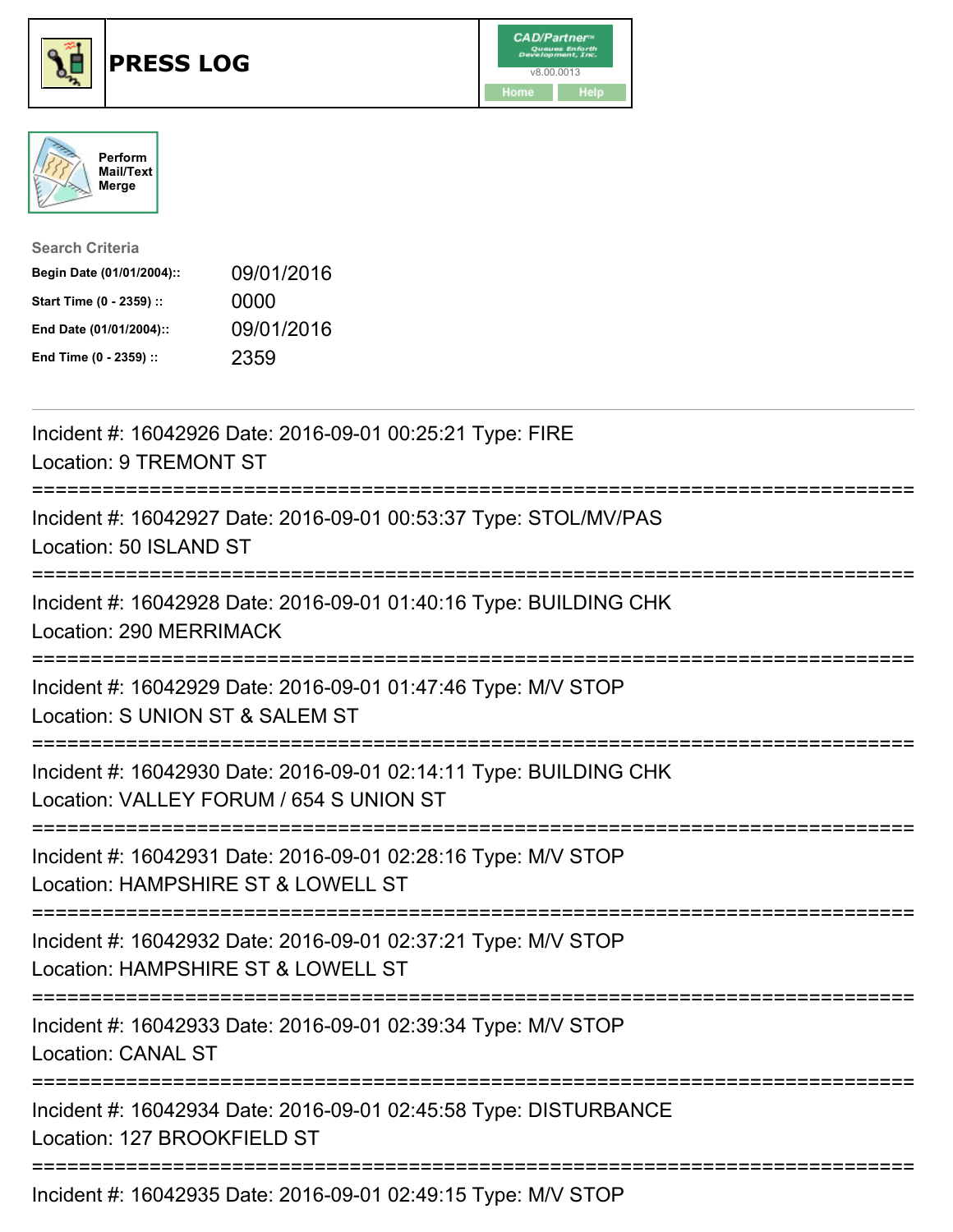Location: COMMON ST & FRANKLIN ST =========================================================================== Incident #: 16042936 Date: 2016-09-01 03:04:29 Type: M/V STOP Location: BURKE ST & EVERETT ST =========================================================================== Incident #: 16042937 Date: 2016-09-01 03:04:56 Type: M/V STOP Location: GROTON ST & S BROADWAY =========================================================================== Incident #: 16042938 Date: 2016-09-01 03:08:58 Type: M/V STOP Location: PARKER ST & SALEM ST =========================================================================== Incident #: 16042939 Date: 2016-09-01 03:09:55 Type: M/V STOP Location: COMMON ST & NEWBURY ST =========================================================================== Incident #: 16042940 Date: 2016-09-01 03:15:01 Type: M/V STOP Location: AMESBURY ST & LOWELL ST =========================================================================== Incident #: 16042941 Date: 2016-09-01 03:18:05 Type: BUILDING CHK Location: EBLEN STORE / 490 ESSEX ST =========================================================================== Incident #: 16042942 Date: 2016-09-01 03:22:09 Type: NOISE ORD Location: MELVIN ST & OXFORD ST =========================================================================== Incident #: 16042943 Date: 2016-09-01 03:45:45 Type: M/V STOP Location: UNION ST & CANAL ST =========================================================================== Incident #: 16042944 Date: 2016-09-01 03:52:08 Type: BUILDING CHK Location: S BROADWAY =========================================================================== Incident #: 16042946 Date: 2016-09-01 03:54:24 Type: BUILDING CHK Location: 8 S BROADWAY =========================================================================== Incident #: 16042945 Date: 2016-09-01 03:54:30 Type: M/V STOP Location: STATE ST =========================================================================== Incident #: 16042947 Date: 2016-09-01 03:56:13 Type: BUILDING CHK Location: 140 COMMON ST =========================================================================== Incident #: 16042948 Date: 2016-09-01 03:59:55 Type: BUILDING CHK Location: HEAVENLY DONUTS / 262 ESSEX ST =========================================================================== Incident #: 16042949 Date: 2016-09-01 04:03:24 Type: BUILDING CHK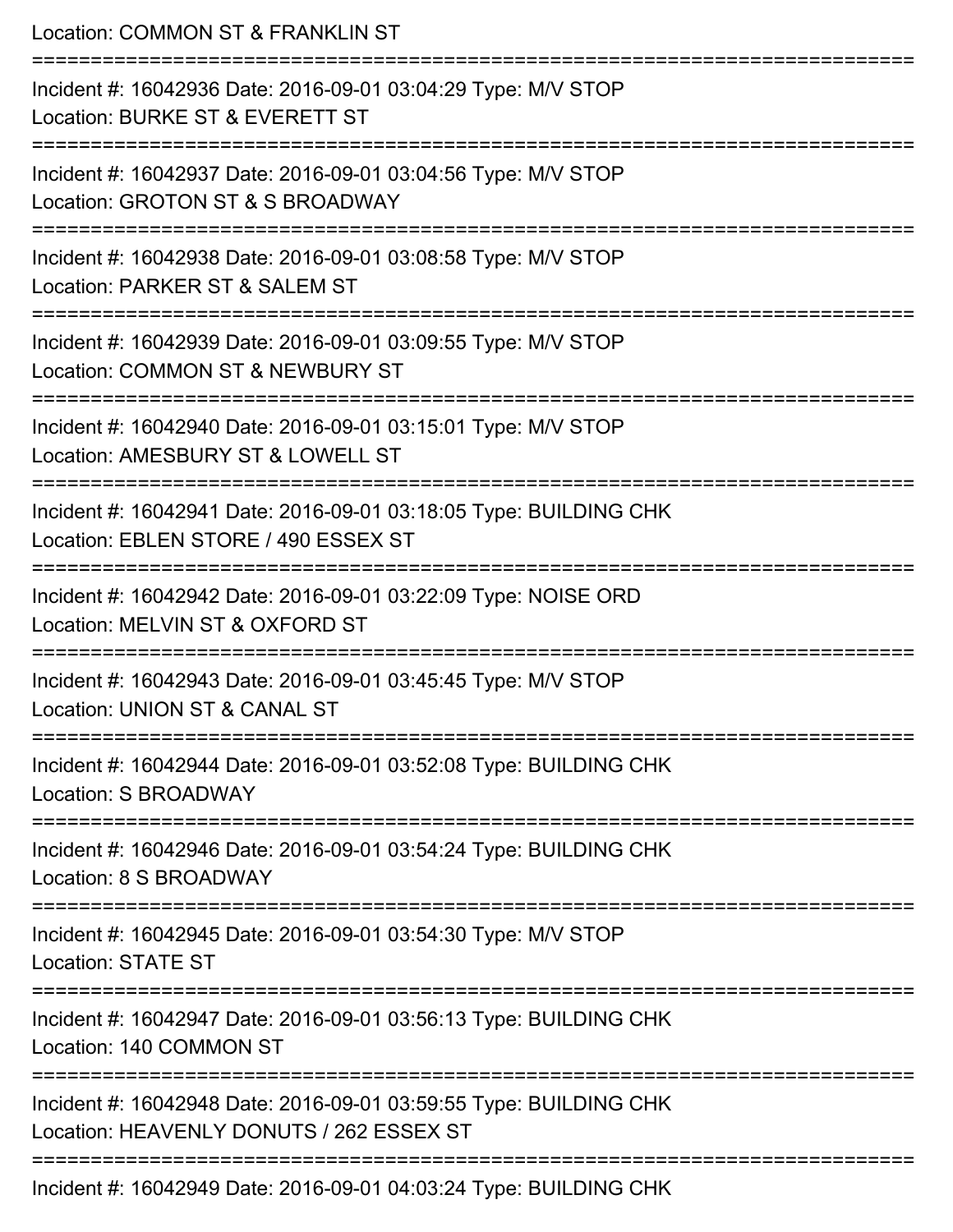| Incident #: 16042950 Date: 2016-09-01 04:22:08 Type: FIGHT<br>Location: 630 LOWELL ST FL 2                                               |
|------------------------------------------------------------------------------------------------------------------------------------------|
| Incident #: 16042951 Date: 2016-09-01 05:38:52 Type: M/V STOP<br>Location: LOWELL ST & W LOWELL ST                                       |
| Incident #: 16042952 Date: 2016-09-01 06:17:43 Type: LARCENY/PAST<br>Location: 43 FERRY ST                                               |
| Incident #: 16042953 Date: 2016-09-01 06:19:14 Type: DISTURBANCE<br>Location: CROSS ST & FRANKLIN ST                                     |
| Incident #: 16042954 Date: 2016-09-01 06:35:32 Type: LARCENY/PAST<br>Location: 15 AVON ST #5 FL 3<br>=================================== |
| Incident #: 16042955 Date: 2016-09-01 06:37:24 Type: ALARMS<br>Location: FUSCO SERVICE STATION / 37 NEWBURY ST                           |
| Incident #: 16042956 Date: 2016-09-01 06:42:21 Type: CK WELL BEING<br>Location: 74 PARK ST                                               |
| Incident #: 16042957 Date: 2016-09-01 06:47:55 Type: M/V STOP<br>Location: AUBURN ST & HAMPSHIRE ST                                      |
| Incident #: 16042958 Date: 2016-09-01 06:54:16 Type: UNWANTEDGUEST<br>Location: 57 JACKSON ST                                            |
| Incident #: 16042960 Date: 2016-09-01 07:11:35 Type: MISSING PERS<br>Location: 30 EXETER ST                                              |
| Incident #: 16042959 Date: 2016-09-01 07:12:13 Type: MAL DAMAGE<br>Location: 465 S BROADWAY                                              |
| Incident #: 16042961 Date: 2016-09-01 07:20:13 Type: MV/BLOCKING<br>Location: 48 SARATOGA ST                                             |
| Incident #: 16042962 Date: 2016-09-01 07:26:13 Type: M/V STOP<br>Location: BENNINGTON ST & ERVING AV                                     |
| Incident #: 16042963 Date: 2016-09-01 07:27:03 Type: B&E/MV/PAST                                                                         |

Location: 54 MELVINI OT #40 04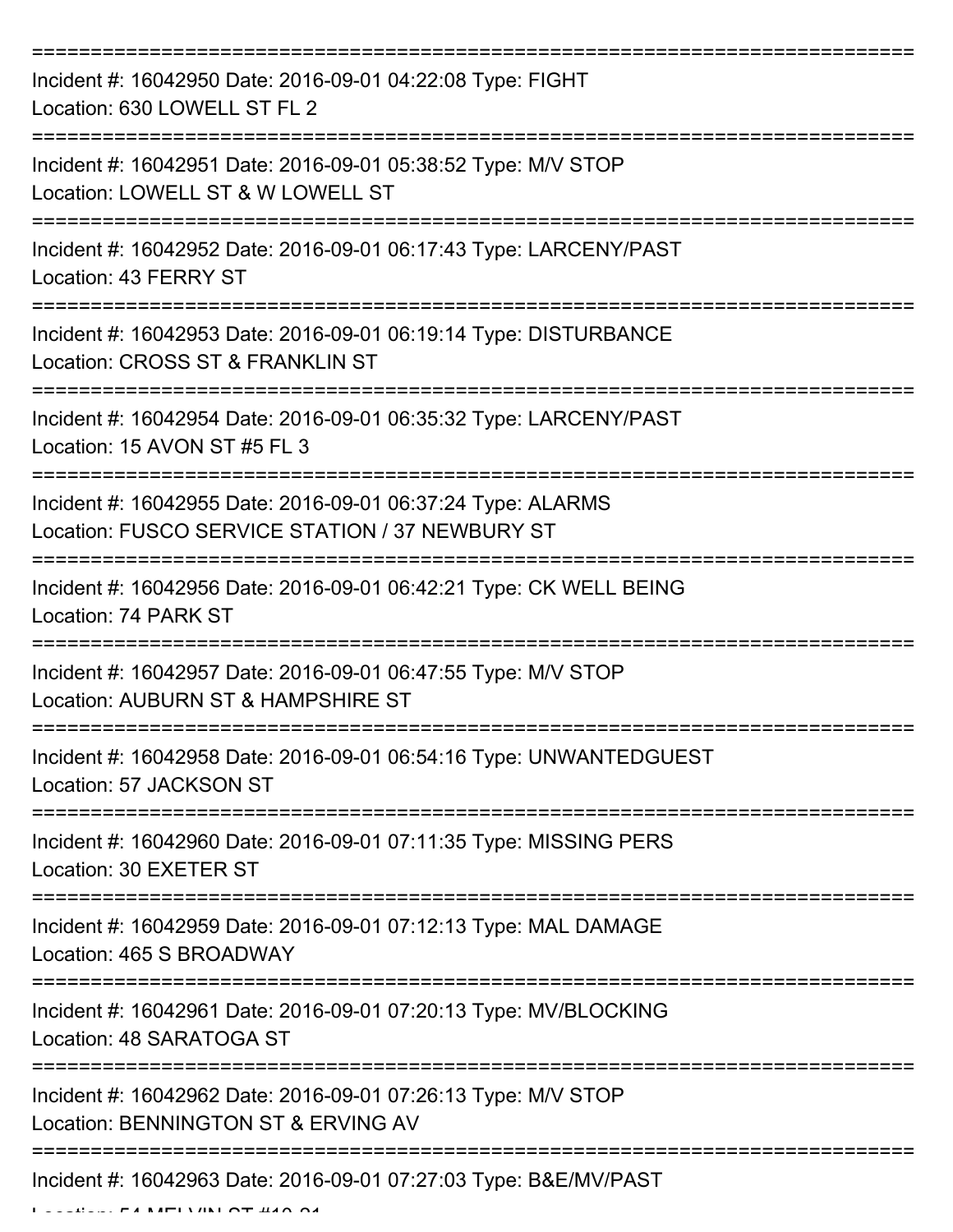| Incident #: 16042964 Date: 2016-09-01 07:31:31 Type: HIT & RUN M/V<br>Location: 92 BEACON ST FL 1                      |
|------------------------------------------------------------------------------------------------------------------------|
| Incident #: 16042965 Date: 2016-09-01 07:54:31 Type: ANIMAL COMPL<br><b>Location: 4 VERMONT ST</b>                     |
| Incident #: 16042966 Date: 2016-09-01 07:58:31 Type: M/V STOP<br>Location: FRANKLIN ST & TREMONT ST                    |
| Incident #: 16042967 Date: 2016-09-01 07:59:28 Type: ALARM/BURG<br>Location: COZZONE RESIDENCE / 168 MARSTON ST        |
| Incident #: 16042968 Date: 2016-09-01 08:03:23 Type: INVEST CONT<br>Location: MCDONALDS / 50 BROADWAY                  |
| Incident #: 16042969 Date: 2016-09-01 08:04:14 Type: PARK & WALK<br>Location: BROADWAY & HAVERHILL ST                  |
| Incident #: 16042970 Date: 2016-09-01 08:11:54 Type: CLOSE STREET<br>Location: PARK ST & SPRUCE ST                     |
| Incident #: 16042971 Date: 2016-09-01 08:14:23 Type: B&E/MV/PAST<br>Location: 4 FALMOUTH ST FL 2                       |
| Incident #: 16042974 Date: 2016-09-01 08:31:16 Type: M/V STOP<br>Location: MANN ST & WESLEY ST                         |
| Incident #: 16042972 Date: 2016-09-01 08:31:35 Type: CLOSE STREET<br>Location: BAILEY ST & FOSTER ST                   |
| Incident #: 16042973 Date: 2016-09-01 08:32:57 Type: CLOSE STREET<br>Location: BAILEY ST & PHILLIPS ST                 |
| Incident #: 16042975 Date: 2016-09-01 08:33:43 Type: TOW OF M/V<br>Location: RECOVER STOLEN PLATE / 10 FAIRMONT ST     |
| Incident #: 16042976 Date: 2016-09-01 08:41:05 Type: CLOSE STREET<br>Location: S UNION ST & SALEM ST<br>-------------- |
| Incident #: 16042978 Date: 2016-09-01 08:43:20 Type: CLOSE STREET                                                      |

Location: DUDCA AV & WINTHDAD AV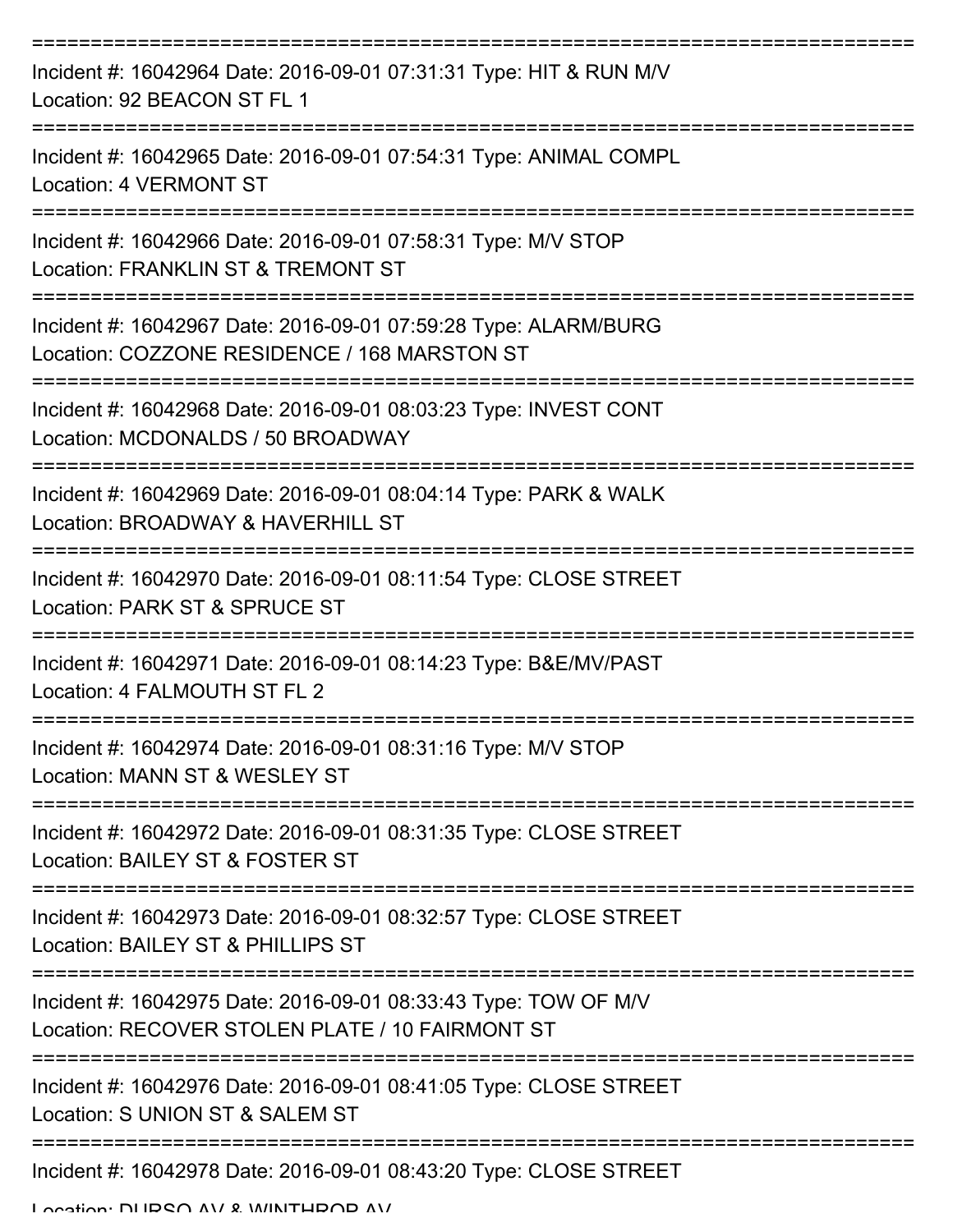| Incident #: 16042977 Date: 2016-09-01 08:43:21 Type: ANIMAL COMPL<br>Location: MT VERNON / null                              |
|------------------------------------------------------------------------------------------------------------------------------|
| Incident #: 16042979 Date: 2016-09-01 09:10:06 Type: LARCENY/PAST<br><b>Location: 111 TRENTON ST</b>                         |
| Incident #: 16042980 Date: 2016-09-01 09:14:53 Type: M/V STOP<br><b>Location: PARKER ST</b>                                  |
| Incident #: 16042981 Date: 2016-09-01 09:18:14 Type: 209A/SERVE<br>Location: 40 MARKET ST                                    |
| Incident #: 16042982 Date: 2016-09-01 09:32:43 Type: PARK & WALK<br>Location: BROADWAY & LOWELL ST                           |
| Incident #: 16042983 Date: 2016-09-01 09:45:06 Type: INVESTIGATION<br>Location: 90 LOWELL ST                                 |
| Incident #: 16042984 Date: 2016-09-01 09:50:40 Type: SPECIAL CHECK<br>Location: 1-12 LAFAYETTE AV                            |
| Incident #: 16042985 Date: 2016-09-01 09:59:42 Type: ANIMAL COMPL<br>Location: FROST SCHOOL / 33 HAMLET ST                   |
| :================================<br>Incident #: 16042986 Date: 2016-09-01 10:01:11 Type: M/V STOP<br>Location: 5 BODWELL ST |
| Incident #: 16042987 Date: 2016-09-01 10:06:21 Type: PARK & WALK<br>Location: S UNION ST & SALEM ST                          |
| Incident #: 16042988 Date: 2016-09-01 10:09:22 Type: M/V STOP<br>Location: 1 BODWELL ST                                      |
| Incident #: 16042989 Date: 2016-09-01 10:09:41 Type: LARCENY/PAST<br>Location: 41 AUBURN ST                                  |
| Incident #: 16042990 Date: 2016-09-01 10:20:35 Type: M/V STOP<br><b>Location: HAMPSHIRE ST</b>                               |
| Incident #: 16042991 Date: 2016-09-01 10:23:40 Type: M/V STOP<br>Location: 33 BODWELL ST                                     |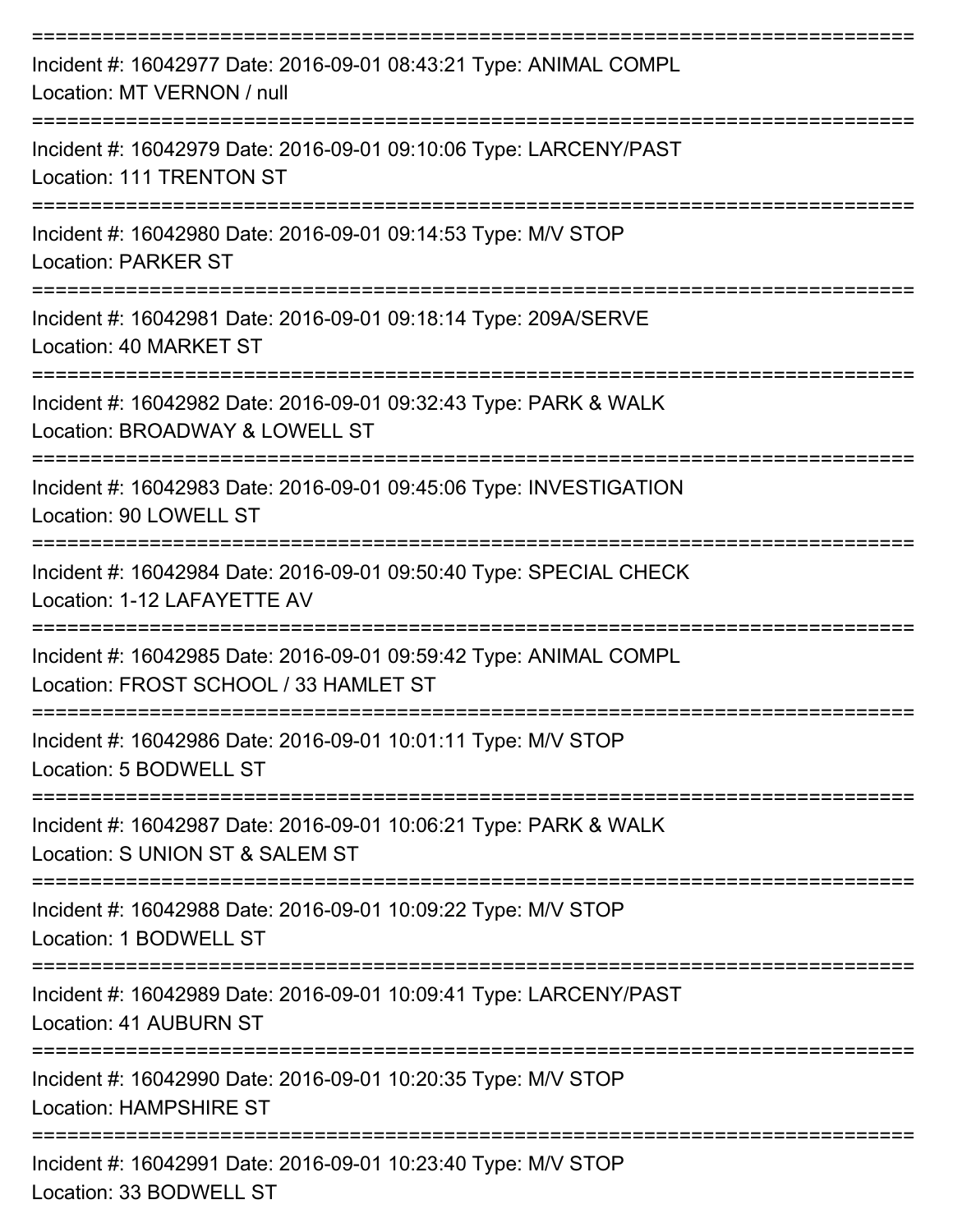| Incident #: 16042992 Date: 2016-09-01 10:26:38 Type: M/V STOP<br>Location: HAVERHILL ST & UNION ST                              |
|---------------------------------------------------------------------------------------------------------------------------------|
| Incident #: 16042993 Date: 2016-09-01 10:29:52 Type: E911 HANGUP<br>Location: COMMUNITY ADULT DAYCARE / 120 BROADWAY            |
| Incident #: 16042994 Date: 2016-09-01 10:29:54 Type: PARK & WALK<br>Location: BRADFORD ST & BROADWAY<br>:====================== |
| Incident #: 16042995 Date: 2016-09-01 10:30:51 Type: TOW OF M/V<br>Location: 189 ABBOTT ST                                      |
| Incident #: 16042996 Date: 2016-09-01 10:34:04 Type: M/V STOP<br>Location: 45 COLUMBUS AV<br>;==============================    |
| Incident #: 16042997 Date: 2016-09-01 10:59:24 Type: M/V STOP<br><b>Location: COMMON ST</b>                                     |
| Incident #: 16042998 Date: 2016-09-01 11:01:41 Type: M/V STOP<br><b>Location: AMESBURY ST</b>                                   |
| Incident #: 16043000 Date: 2016-09-01 11:03:02 Type: DISTURBANCE<br>Location: COTORRRO AUTO SOUND / 853 ESSEX ST                |
| Incident #: 16042999 Date: 2016-09-01 11:03:18 Type: M/V STOP<br>Location: BROADWAY & VALLEY ST                                 |
| Incident #: 16043001 Date: 2016-09-01 11:04:32 Type: PARK & WALK<br>Location: S UNION ST & SALEM ST                             |
| Incident #: 16043002 Date: 2016-09-01 11:07:52 Type: M/V STOP<br>Location: PHILLIPS ST & SALEM ST                               |
| Incident #: 16043003 Date: 2016-09-01 11:08:36 Type: M/V STOP<br>Location: BROADWAY & COMMON ST                                 |
| Incident #: 16043004 Date: 2016-09-01 11:11:47 Type: CK WELL BEING<br>Location: 99 WINTHROP AV                                  |
| Incident #: 16043005 Date: 2016-09-01 11:12:24 Type: M/V STOP<br>Location: BROADWAY & CONCORD ST                                |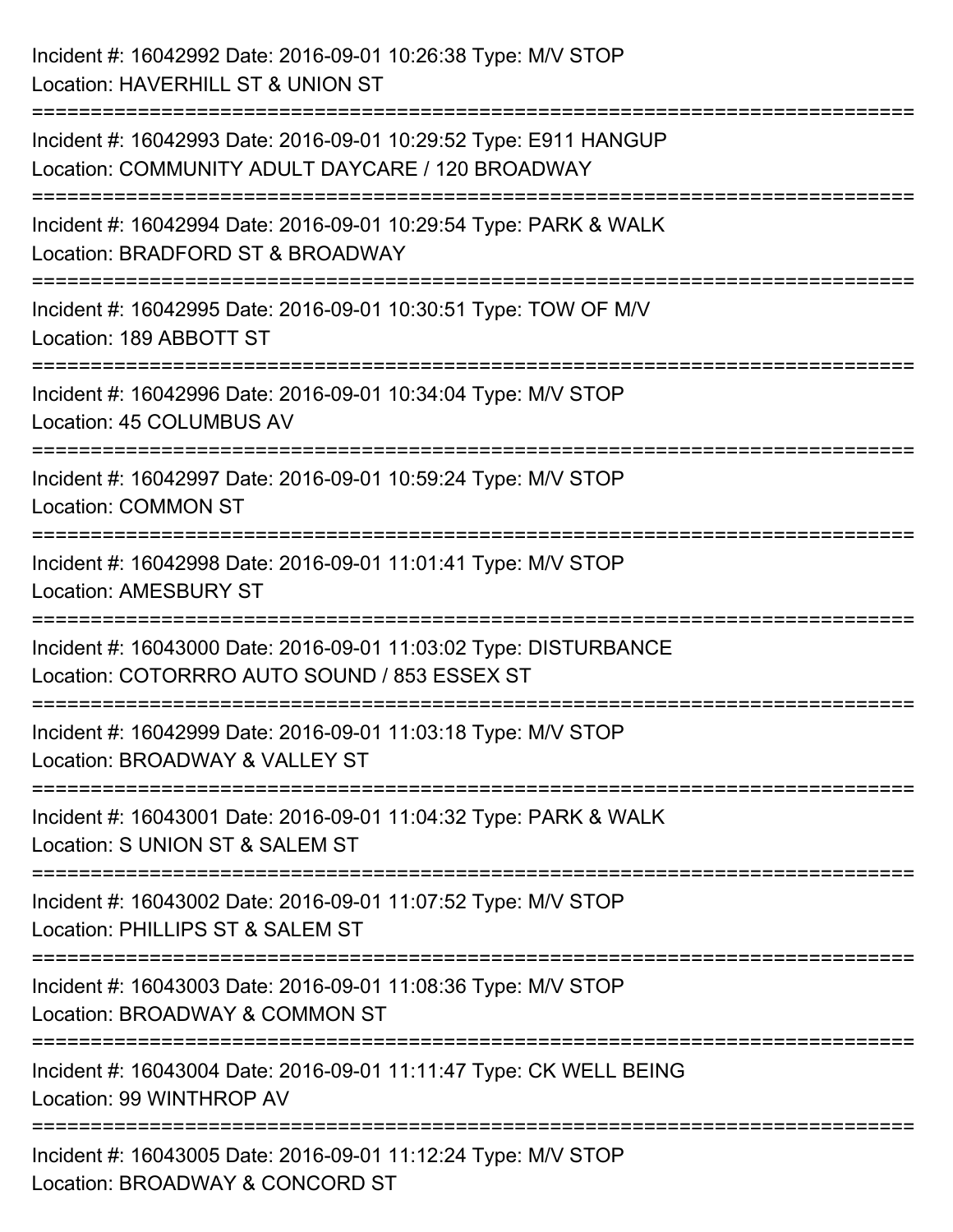| Incident #: 16043006 Date: 2016-09-01 11:13:51 Type: M/V STOP<br>Location: BROADWAY & COMMON ST                                    |
|------------------------------------------------------------------------------------------------------------------------------------|
| :==========================<br>Incident #: 16043007 Date: 2016-09-01 11:15:12 Type: MV/BLOCKING<br>Location: 112 NEWTON ST         |
| Incident #: 16043008 Date: 2016-09-01 11:15:20 Type: TOW OF M/V<br>Location: BUTLER ST & MARGIN ST                                 |
| Incident #: 16043009 Date: 2016-09-01 11:19:27 Type: M/V STOP<br>Location: BROADWAY & METHUEN ST                                   |
| Incident #: 16043010 Date: 2016-09-01 11:27:53 Type: TOW OF M/V<br>Location: 102 TREMONT ST<br>=================================== |
| Incident #: 16043011 Date: 2016-09-01 11:43:47 Type: TOW OF M/V<br>Location: 72 S UNION ST                                         |
| Incident #: 16043012 Date: 2016-09-01 11:49:32 Type: TOW OF M/V<br>Location: 391 CHESTNUT ST<br>===============                    |
| Incident #: 16043013 Date: 2016-09-01 11:50:57 Type: DRUG OVERDOSE<br>Location: 9 WATER ST                                         |
| Incident #: 16043014 Date: 2016-09-01 11:53:15 Type: INVEST CONT<br>Location: 43 WARREN ST                                         |
| Incident #: 16043016 Date: 2016-09-01 11:54:13 Type: LARCENY/PAST<br>Location: 355 HAVERHILL ST                                    |
| Incident #: 16043015 Date: 2016-09-01 11:56:26 Type: M/V STOP<br>Location: METHUEN ST & MILL ST                                    |
| Incident #: 16043018 Date: 2016-09-01 11:58:39 Type: B&E/MV/PAST<br>Location: 700 ESSEX ST                                         |
| Incident #: 16043017 Date: 2016-09-01 11:58:57 Type: LIC PLATE STO<br>Location: 45 BODWELL ST                                      |
| Incident #: 16043019 Date: 2016-09-01 12:01:56 Type: TOW OF M/V<br>Location: 109 GARDEN ST                                         |

===========================================================================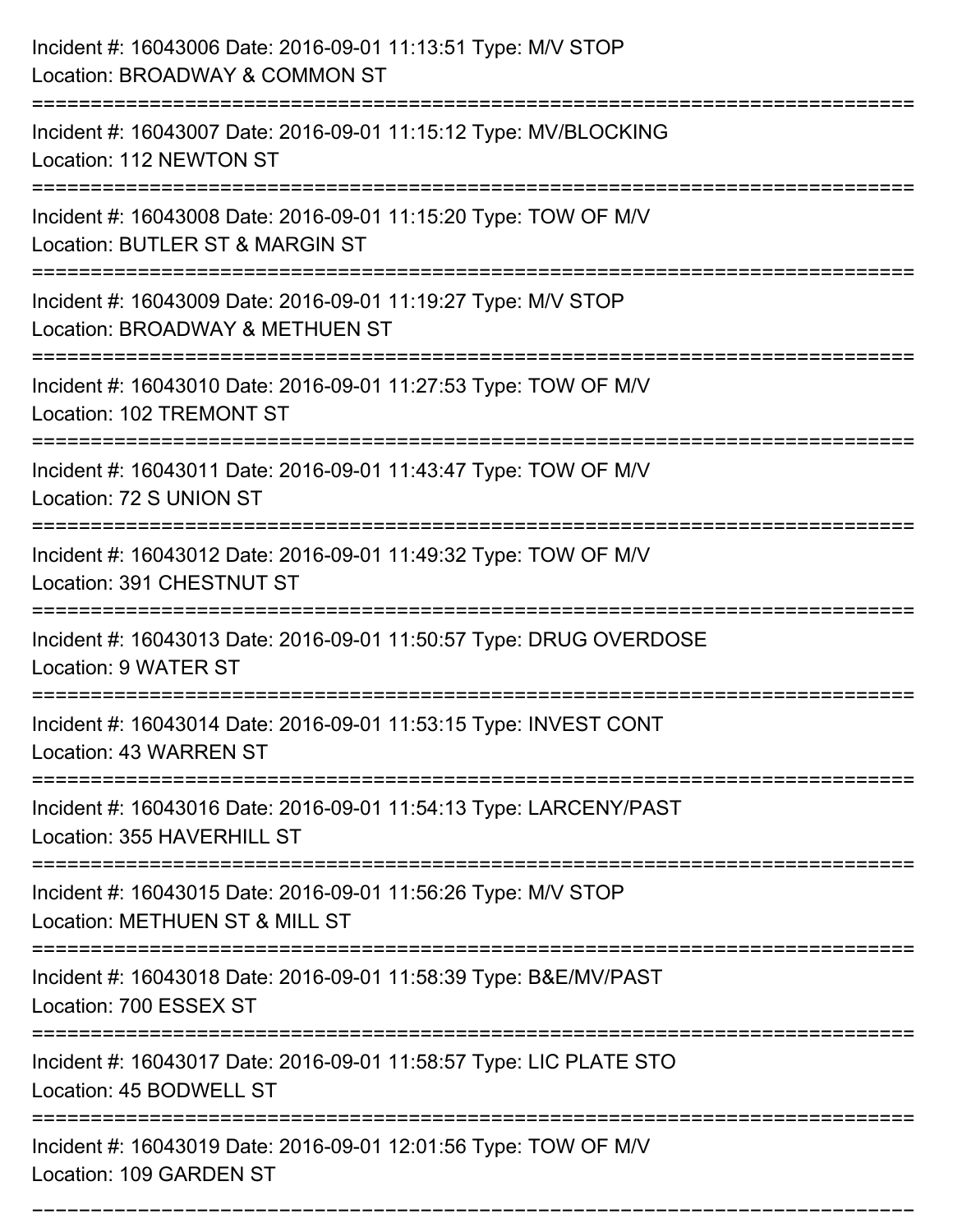| Incident #: 16043021 Date: 2016-09-01 12:03:28 Type: INVESTIGATION<br>Location: 280 MERRIMACK ST     |
|------------------------------------------------------------------------------------------------------|
| Incident #: 16043020 Date: 2016-09-01 12:03:54 Type: B&E/PAST<br>Location: 170 GARDEN ST #1          |
| Incident #: 16043022 Date: 2016-09-01 12:17:29 Type: M/V STOP<br>Location: S BROADWAY                |
| Incident #: 16043025 Date: 2016-09-01 12:19:12 Type: GENERAL SERV<br>Location: MELROSE ST & WATER ST |
| Incident #: 16043023 Date: 2016-09-01 12:19:16 Type: TOW OF M/V<br>Location: 27 WOODLAND ST          |
| Incident #: 16043024 Date: 2016-09-01 12:20:47 Type: M/V STOP<br>Location: 199 LOWELL ST             |
| Incident #: 16043026 Date: 2016-09-01 12:26:41 Type: M/V STOP<br>Location: 9 MT VERNON ST            |
| Incident #: 16043027 Date: 2016-09-01 12:27:55 Type: DRUG VIO<br><b>Location: WILLIAM ST</b>         |
| Incident #: 16043028 Date: 2016-09-01 12:30:39 Type: A&B D/W PAST<br>Location: 35 FERN ST            |
| Incident #: 16043029 Date: 2016-09-01 12:36:33 Type: DISTURBANCE<br>Location: 89 ARLINGTON ST        |
| Incident #: 16043030 Date: 2016-09-01 12:40:44 Type: DISTURBANCE<br>Location: 366 ESSEX ST           |
| Incident #: 16043031 Date: 2016-09-01 12:44:09 Type: TOW OF M/V<br>Location: 280 MERRIMACK ST        |
| Incident #: 16043032 Date: 2016-09-01 12:55:38 Type: DRUG VIO<br><b>Location: MERRIMACK VIEW CT</b>  |
| Incident #: 16043033 Date: 2016-09-01 12:56:37 Type: ALARM/BURG<br>Location: 45 EUTAW ST             |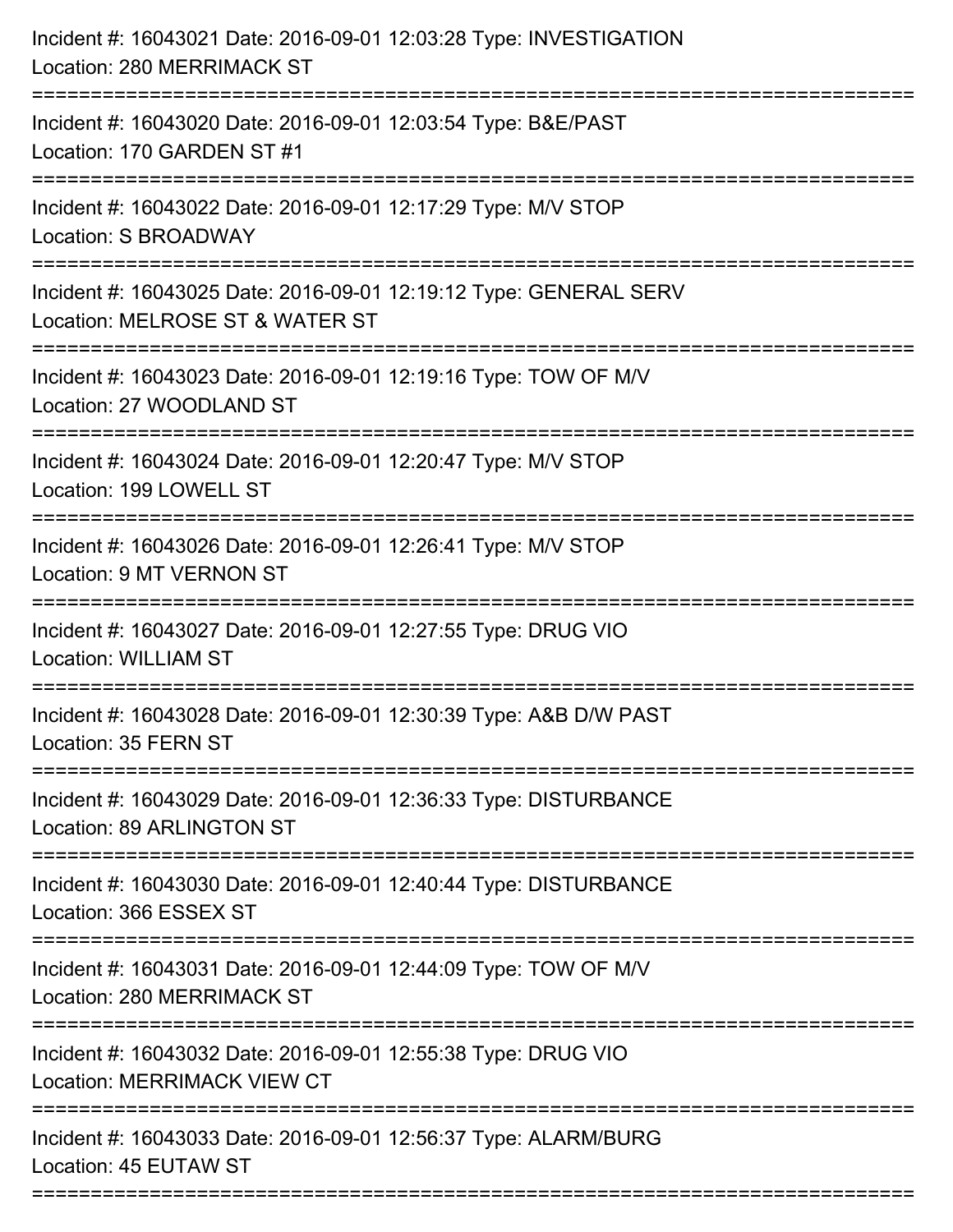Location: 35 COMMON ST

| Incident #: 16043036 Date: 2016-09-01 13:05:59 Type: DRUG VIO<br>Location: RIVERSIDE HOUSE OF PIZZA / 8 S BROADWAY                                |
|---------------------------------------------------------------------------------------------------------------------------------------------------|
| Incident #: 16043035 Date: 2016-09-01 13:06:27 Type: M/V STOP<br>Location: BROADWAY & TREMONT ST                                                  |
| Incident #: 16043037 Date: 2016-09-01 13:08:39 Type: ANIMAL COMPL<br>Location: 333 HOWARD ST                                                      |
| Incident #: 16043038 Date: 2016-09-01 13:17:51 Type: TOW OF M/V<br>Location: 116 BERKELEY ST                                                      |
| Incident #: 16043039 Date: 2016-09-01 13:32:35 Type: THREATS<br>Location: 150 GARDEN ST                                                           |
| Incident #: 16043040 Date: 2016-09-01 13:43:36 Type: TOW OF M/V<br><b>Location: 118 TRENTON ST</b>                                                |
| Incident #: 16043041 Date: 2016-09-01 13:46:16 Type: DRUG VIO<br>Location: ESSEX ST & RIVERSIDE DR                                                |
| Incident #: 16043043 Date: 2016-09-01 13:53:07 Type: LARCENY/PAST<br>Location: 150 PARK ST                                                        |
| Incident #: 16043042 Date: 2016-09-01 13:54:14 Type: TOW OF M/V<br>Location: 12 SHERIDAN ST                                                       |
| ================<br>============================<br>Incident #: 16043045 Date: 2016-09-01 13:55:06 Type: ANIMAL COMPL<br>Location: 21 INMAN ST #3 |
| Incident #: 16043044 Date: 2016-09-01 13:55:32 Type: SPECIAL CHECK<br>Location: 10 LAFAYETTE AV                                                   |
| Incident #: 16043046 Date: 2016-09-01 14:04:35 Type: SHOTS FIRED<br>Location: ANDOVER ST & S BROADWAY                                             |
| Incident #: 16043047 Date: 2016-09-01 14:17:44 Type: AUTO ACC/NO PI<br><b>Location: 75 MANCHESTER ST</b>                                          |
|                                                                                                                                                   |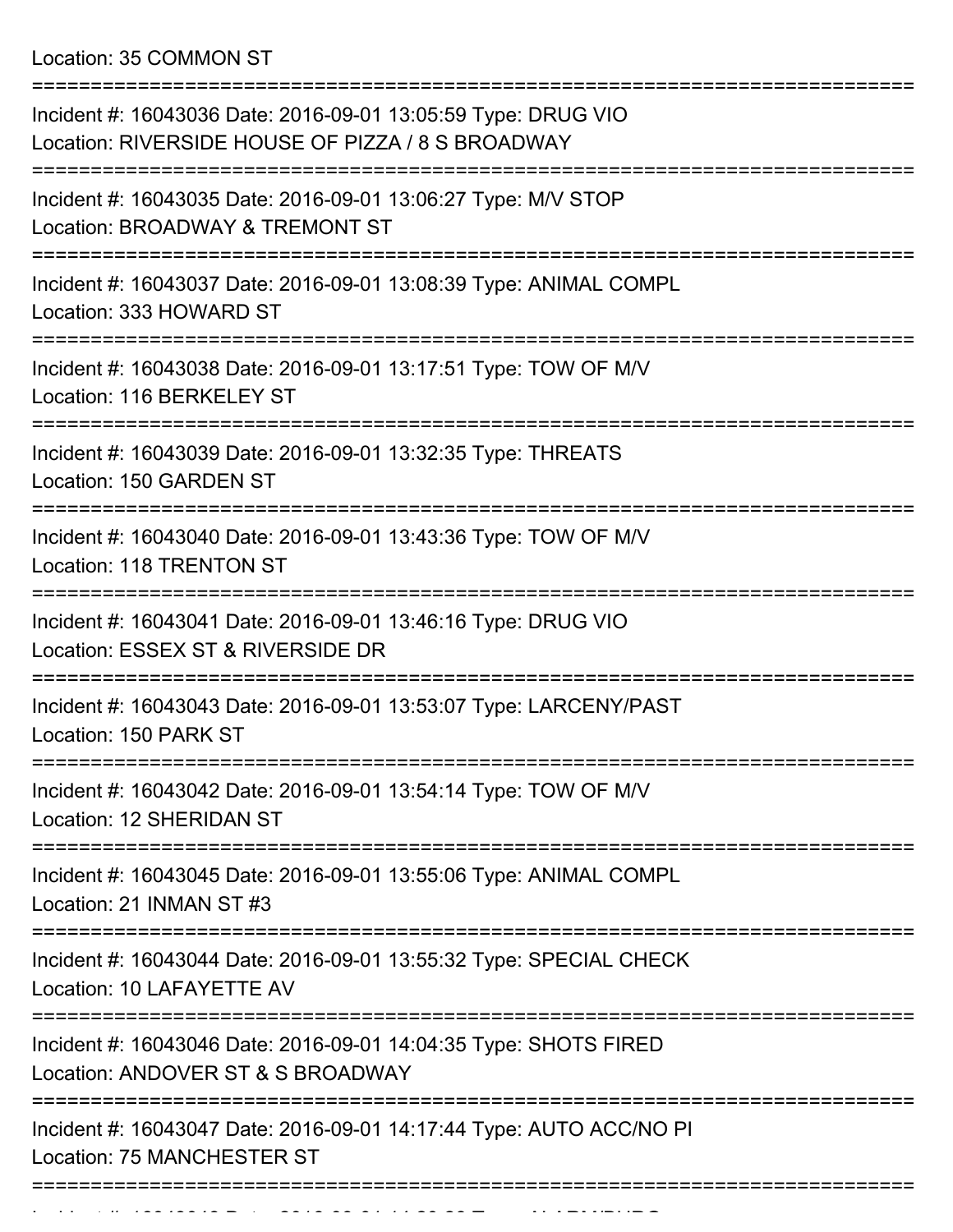Location: 57 BRADFORD ST

| Incident #: 16043049 Date: 2016-09-01 14:23:57 Type: M/V STOP<br><b>Location: MT VERNON ST</b>                               |
|------------------------------------------------------------------------------------------------------------------------------|
| Incident #: 16043052 Date: 2016-09-01 14:26:54 Type: B&E/MV/PAST<br>Location: 1 MILL ST                                      |
| Incident #: 16043051 Date: 2016-09-01 14:26:54 Type: ANIMAL COMPL<br>Location: JOHNSON VETERINARY HOSPITAL / 160 WINTHROP AV |
| Incident #: 16043050 Date: 2016-09-01 14:27:11 Type: M/V STOP<br>Location: 251 MT VERNON ST<br>-------------------           |
| Incident #: 16043053 Date: 2016-09-01 14:32:27 Type: TOW OF M/V<br>Location: 481 HIGH ST                                     |
| Incident #: 16043054 Date: 2016-09-01 14:34:21 Type: DRUG VIO<br>Location: 1 TREMONT ST                                      |
| Incident #: 16043055 Date: 2016-09-01 14:38:00 Type: MEDIC SUPPORT<br><b>Location: 1 AUBURN ST</b>                           |
| Incident #: 16043056 Date: 2016-09-01 14:50:39 Type: UNWANTEDGUEST<br>Location: 853 ESSEX ST                                 |
| Incident #: 16043057 Date: 2016-09-01 14:54:43 Type: INVEST CONT<br>Location: 67 MAPLE ST                                    |
| Incident #: 16043058 Date: 2016-09-01 15:09:55 Type: B&E/MV/PAST<br>Location: 37 FERN ST #1                                  |
| Incident #: 16043059 Date: 2016-09-01 15:13:41 Type: MV/BLOCKING<br>Location: 34 HAMLET ST                                   |
| Incident #: 16043060 Date: 2016-09-01 15:15:25 Type: DRUG OVERDOSE<br>Location: TREMONT ST & WEST ST                         |
| Incident #: 16043061 Date: 2016-09-01 15:15:27 Type: TOW OF M/V<br>Location: 118 SALEM ST                                    |
|                                                                                                                              |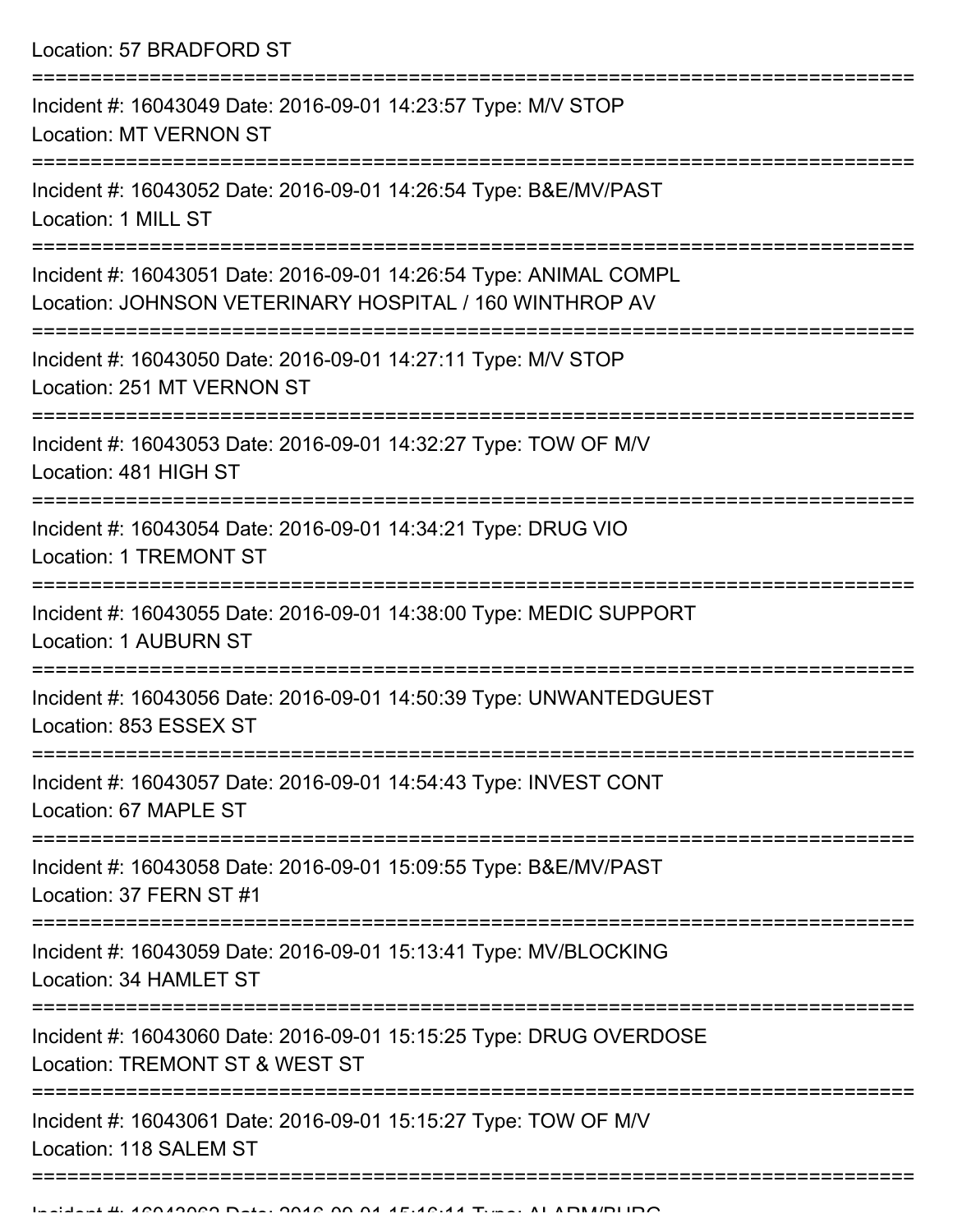Location: 487 ANDOVER ST =========================================================================== Incident #: 16043064 Date: 2016-09-01 15:29:56 Type: STOLEN PROP Location: 180 CRAWFORD ST =========================================================================== Incident #: 16043063 Date: 2016-09-01 15:30:35 Type: GENERAL SERV Location: 280 MERRIMACK ST =========================================================================== Incident #: 16043065 Date: 2016-09-01 15:37:41 Type: FIGHT Location: 129 LEXINGTON ST =========================================================================== Incident #: 16043067 Date: 2016-09-01 15:37:59 Type: LARCENY/PAST Location: 1 GENERAL ST =========================================================================== Incident #: 16043066 Date: 2016-09-01 15:38:34 Type: AUTO ACC/NO PI Location: CVS PHARMACY / 205 S BROADWAY =========================================================================== Incident #: 16043068 Date: 2016-09-01 15:47:22 Type: MEDIC SUPPORT Location: DENNYS / 160 WINTHROP AV =========================================================================== Incident #: 16043069 Date: 2016-09-01 16:09:54 Type: DRINKING PUBL Location: 17 FRONT ST =========================================================================== Incident #: 16043070 Date: 2016-09-01 16:11:25 Type: MEDIC SUPPORT Location: 6 DIAMOND ST #11 =========================================================================== Incident #: 16043071 Date: 2016-09-01 16:14:21 Type: SPECIAL CHECK Location: 27 SUMMER ST =========================================================================== Incident #: 16043072 Date: 2016-09-01 16:32:25 Type: DRUG VIO Location: HENNESSEY SCHOOL / 122 HANCOCK ST =========================================================================== Incident #: 16043073 Date: 2016-09-01 16:42:29 Type: HIT & RUN M/V Location: 1 WASHINGTON WY =========================================================================== Incident #: 16043074 Date: 2016-09-01 16:44:59 Type: 209A/SERVE Location: 90 LOWELL ST =========================================================================== Incident #: 16043075 Date: 2016-09-01 16:47:36 Type: 209A/SERVE Location: 90 LOWELL ST ===========================================================================

Incident #: 16043077 Date: 2016-09-01 16:50:39 Type: STOL/MV/PAS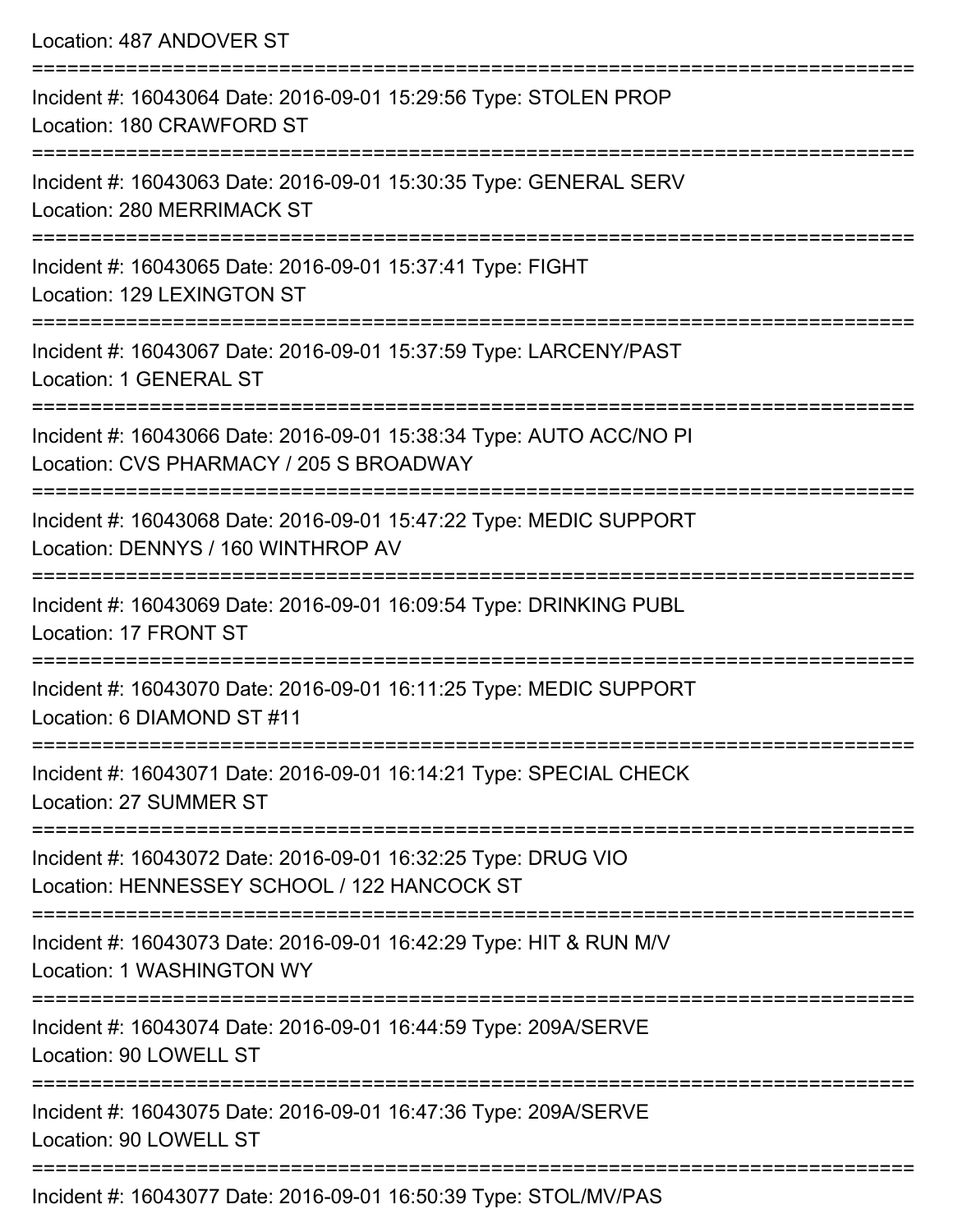| Incident #: 16043076 Date: 2016-09-01 16:50:41 Type: 209A/SERVE<br>Location: 112 MARSTON ST                                   |
|-------------------------------------------------------------------------------------------------------------------------------|
| Incident #: 16043079 Date: 2016-09-01 16:50:55 Type: A&B PROG<br>Location: 169 LAWRENCE ST                                    |
| Incident #: 16043078 Date: 2016-09-01 16:51:42 Type: 209A/SERVE<br>Location: 90 LOWELL ST                                     |
| Incident #: 16043080 Date: 2016-09-01 16:52:31 Type: 209A/SERVE<br>Location: 90 LOWELL ST                                     |
| Incident #: 16043081 Date: 2016-09-01 16:53:20 Type: 209A/SERVE<br>Location: 36 HOBSON ST<br>================================ |
| Incident #: 16043082 Date: 2016-09-01 16:54:12 Type: 209A/SERVE<br>Location: 90 LOWELL ST                                     |
| Incident #: 16043083 Date: 2016-09-01 16:57:07 Type: AUTO ACC/NO PI<br>Location: ANDOVER ST & STATE ST                        |
| Incident #: 16043086 Date: 2016-09-01 16:57:35 Type: 209A/SERVE<br>Location: 112 MARSTON ST                                   |
| Incident #: 16043084 Date: 2016-09-01 16:58:02 Type: SPECIAL CHECK<br>Location: 27 SUMMER ST                                  |
| Incident #: 16043085 Date: 2016-09-01 16:58:17 Type: AUTO ACC/NO PI<br>Location: 354 BROADWAY                                 |
| Incident #: 16043087 Date: 2016-09-01 17:01:13 Type: 209A/SERVE<br>Location: 90 LOWELL ST                                     |
| Incident #: 16043088 Date: 2016-09-01 17:16:06 Type: THREATS<br>Location: BROADWAY & COMMON ST                                |
| Incident #: 16043089 Date: 2016-09-01 17:21:40 Type: M/V STOP<br>Location: 53 BRADFORD ST                                     |
| Incident #: 16043090 Date: 2016-09-01 17:26:19 Type: M/V STOP                                                                 |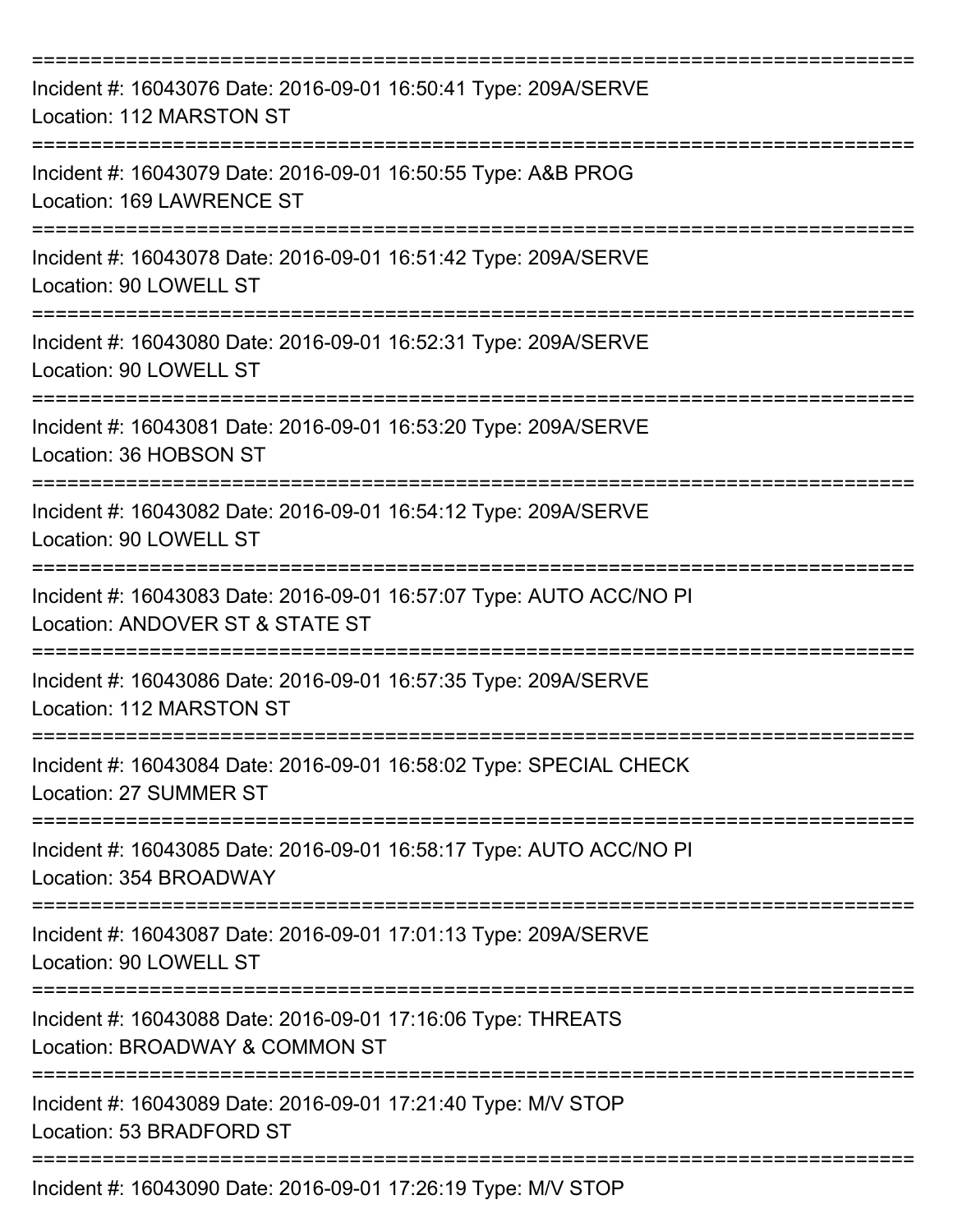| Incident #: 16043091 Date: 2016-09-01 17:29:10 Type: M/V STOP<br>Location: BRADFORD ST & BROADWAY         |
|-----------------------------------------------------------------------------------------------------------|
| Incident #: 16043092 Date: 2016-09-01 17:32:40 Type: 209A/SERVE<br>Location: 143 UNION ST                 |
| Incident #: 16043093 Date: 2016-09-01 17:38:15 Type: M/V STOP<br>Location: CEDAR ST & HAMPSHIRE ST        |
| Incident #: 16043094 Date: 2016-09-01 17:38:57 Type: M/V STOP<br>Location: BRADFORD ST & FRANKLIN ST      |
| Incident #: 16043095 Date: 2016-09-01 17:39:34 Type: M/V STOP<br>Location: ACTON ST & BROADWAY            |
| Incident #: 16043096 Date: 2016-09-01 17:42:16 Type: M/V STOP<br>Location: AMESBURY ST & LOWELL ST        |
| Incident #: 16043097 Date: 2016-09-01 17:44:09 Type: M/V STOP<br><b>Location: 11 LAWRENCE ST</b>          |
| Incident #: 16043098 Date: 2016-09-01 17:44:35 Type: 209A/SERVE<br>Location: 34 WASHINGTON ST             |
| Incident #: 16043099 Date: 2016-09-01 17:44:58 Type: DISTURBANCE<br>Location: 21 OHIO AV #1               |
| Incident #: 16043100 Date: 2016-09-01 17:52:01 Type: M/V STOP<br>Location: BROADWAY & HAVERHILL ST        |
| Incident #: 16043101 Date: 2016-09-01 17:52:27 Type: THREATS<br>Location: BROADWAY & COMMON ST            |
| Incident #: 16043102 Date: 2016-09-01 17:58:28 Type: M/V STOP<br>Location: 103 BROADWAY                   |
| Incident #: 16043103 Date: 2016-09-01 18:01:28 Type: M/V STOP<br>Location: SEVEN ELEVEN / 99 HAMPSHIRE ST |
| Incident #: 16043104 Date: 2016-09-01 18:03:20 Type: COURT DOC SERVE                                      |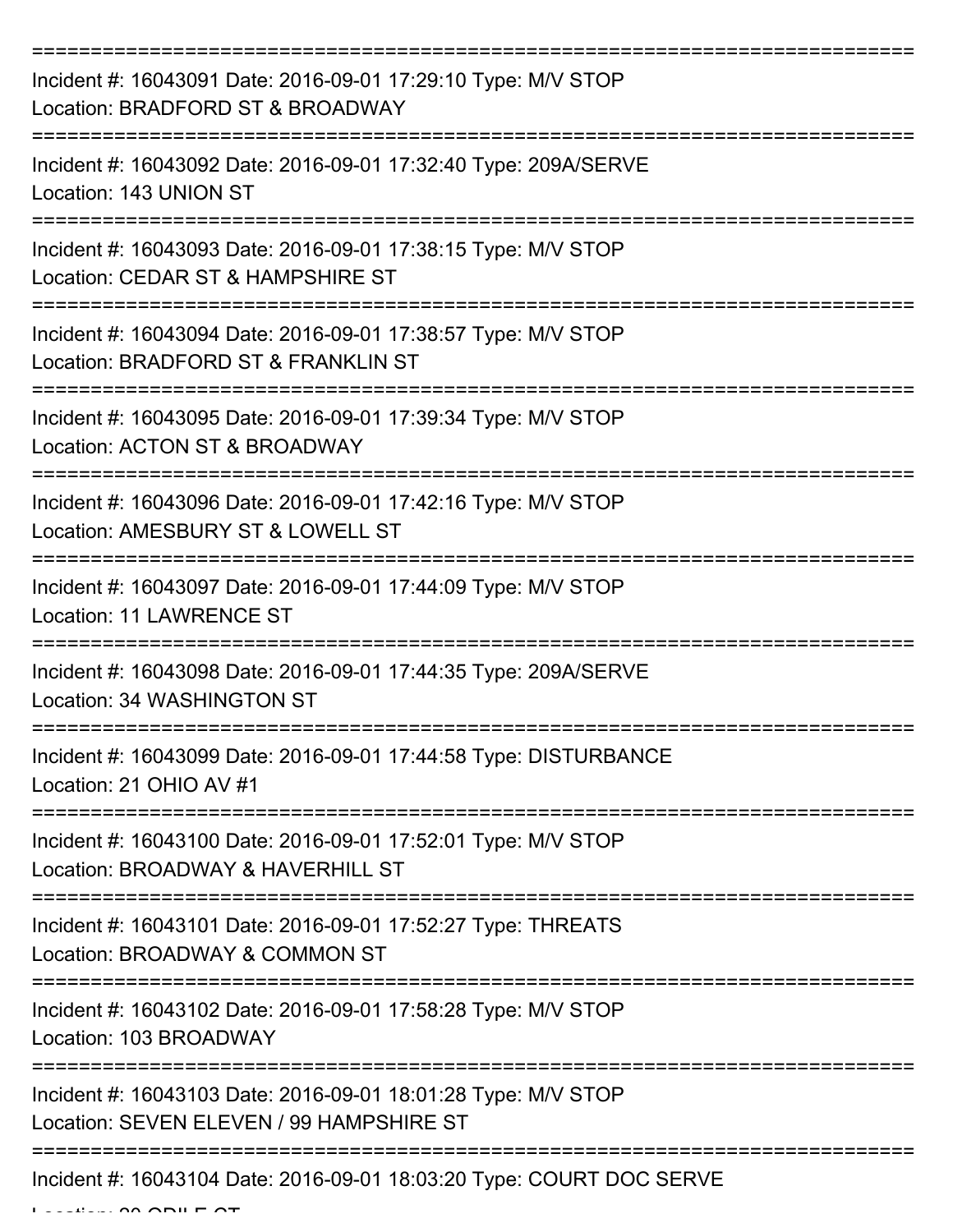| Incident #: 16043105 Date: 2016-09-01 18:20:07 Type: NEIGHBOR PROB<br>Location: 15 CRESCENT ST #C                   |
|---------------------------------------------------------------------------------------------------------------------|
| Incident #: 16043106 Date: 2016-09-01 18:30:39 Type: KEEP PEACE<br>Location: 112 MARSTON ST #115                    |
| Incident #: 16043107 Date: 2016-09-01 18:44:21 Type: 209A/SERVE<br>Location: 80 BUTLER ST                           |
| Incident #: 16043108 Date: 2016-09-01 18:46:45 Type: LIC PLATE STO<br>Location: 1 TREMONT ST<br>------------------- |
| Incident #: 16043109 Date: 2016-09-01 18:48:35 Type: AUTO ACC/NO PI<br>Location: CONDUIT ST & KNOX ST               |
| Incident #: 16043110 Date: 2016-09-01 18:49:40 Type: SUS PERS/MV<br>Location: 32 BOYD ST FL 1                       |
| Incident #: 16043111 Date: 2016-09-01 19:00:06 Type: VIO 209A<br>Location: 112 MARSTON ST #119                      |
| Incident #: 16043112 Date: 2016-09-01 19:14:11 Type: 209A/SERVE<br>Location: 223 ABBOTT ST                          |
| Incident #: 16043113 Date: 2016-09-01 19:21:18 Type: 209A/SERVE<br>Location: 83 DORCHESTER ST                       |
| Incident #: 16043114 Date: 2016-09-01 19:36:55 Type: ALARM/BURG<br>Location: 101 AMESBURY ST                        |
| Incident #: 16043115 Date: 2016-09-01 19:41:05 Type: NOISE ORD<br>Location: 95 FARNHAM ST                           |
| Incident #: 16043116 Date: 2016-09-01 19:45:43 Type: M/V STOP<br>Location: GARDEN ST & JACKSON ST                   |
| Incident #: 16043117 Date: 2016-09-01 19:48:25 Type: CK WELL BEING<br>Location: 317 LOWELL ST                       |
| Incident #: 16043118 Date: 2016-09-01 19:53:42 Type: DISTURBANCE                                                    |

Location: FINA HOLICE / 203 HAVEDHILL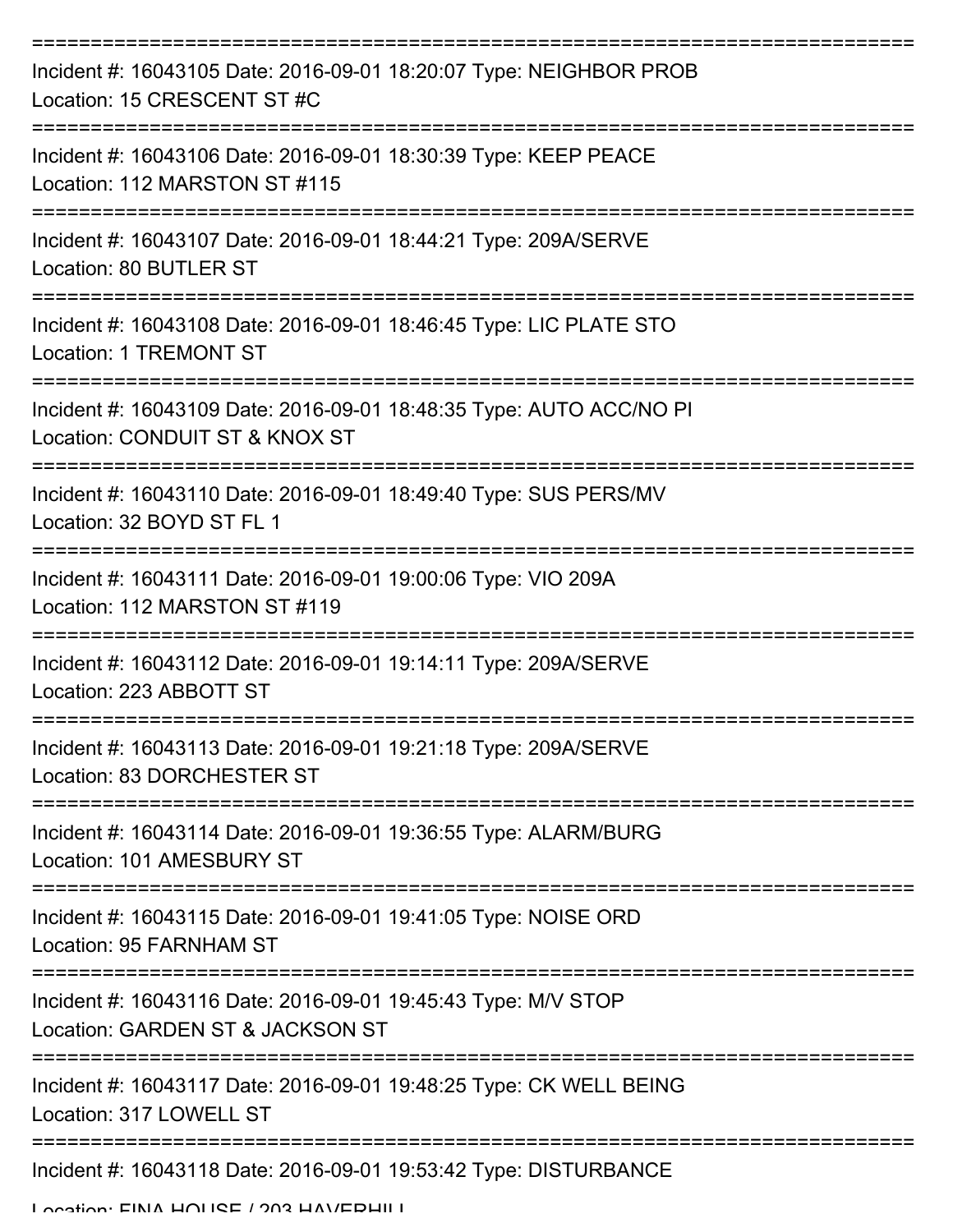| Incident #: 16043119 Date: 2016-09-01 20:03:07 Type: NOTIFICATION<br>Location: 75 OAK ST FL 1               |
|-------------------------------------------------------------------------------------------------------------|
| Incident #: 16043120 Date: 2016-09-01 20:04:53 Type: M/V STOP<br>Location: BROOK ST & UNION ST              |
| Incident #: 16043121 Date: 2016-09-01 20:06:45 Type: SUS PERS/MV<br>Location: 200 COMMON ST                 |
| Incident #: 16043122 Date: 2016-09-01 20:12:13 Type: MAN DOWN<br>Location: BROADWAY & CROSS ST              |
| Incident #: 16043123 Date: 2016-09-01 20:17:17 Type: UNWANTEDGUEST<br>Location: 45 SULLIVAN AV              |
| Incident #: 16043124 Date: 2016-09-01 20:22:19 Type: M/V STOP<br>Location: RTE 114                          |
| Incident #: 16043125 Date: 2016-09-01 20:30:21 Type: COURT DOC SERVE<br>Location: 20 JAMES ST (METHUEN MA.) |
| Incident #: 16043126 Date: 2016-09-01 20:42:16 Type: THREATS<br>Location: WALGREENS / 135 BROADWAY          |
| Incident #: 16043127 Date: 2016-09-01 21:17:50 Type: MEDIC SUPPORT<br>Location: 270 CANAL ST #410           |
| Incident #: 16043128 Date: 2016-09-01 21:37:17 Type: M/V STOP<br>Location: 378 S BROADWAY                   |
| Incident #: 16043129 Date: 2016-09-01 21:49:10 Type: INVEST CONT<br>Location: 67 MAPLE ST                   |
| Incident #: 16043130 Date: 2016-09-01 21:51:26 Type: M/V STOP<br>Location: 368 S BROADWAY                   |
| Incident #: 16043131 Date: 2016-09-01 21:55:06 Type: M/V STOP<br>Location: LAFAYETTE AV & S BROADWAY        |
| Incident #: 16043132 Date: 2016-09-01 22:03:11 Type: SUS PERS/MV<br>Location: CADVED CT & MEDDIMACK CT      |

Location: CARVER ST & MERRIMACK ST